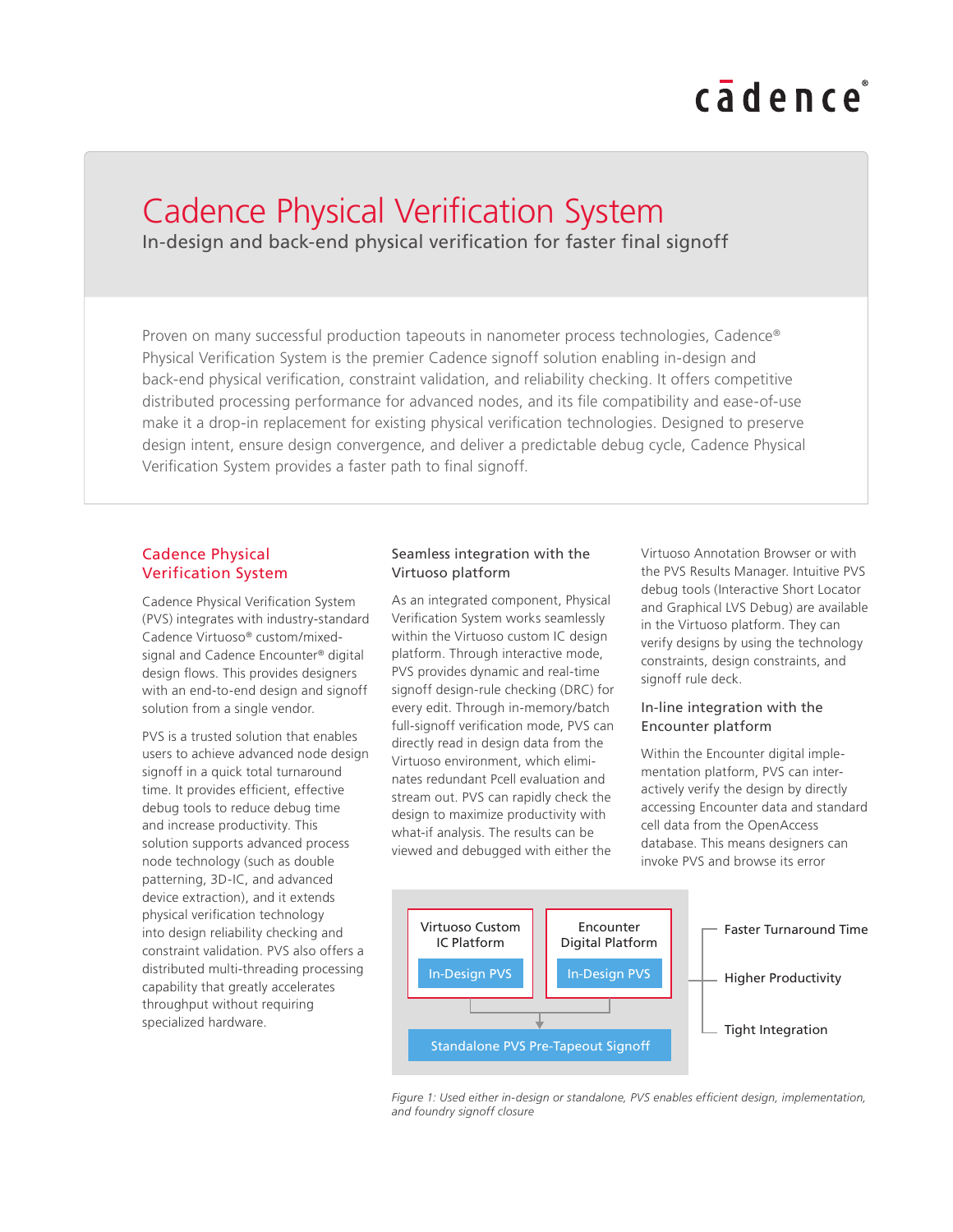| Ϊv                                                                                                                                                                                                                                                                                                                                                                                                                                   | Virtuoso® Layout Suite L Editing: tdrc3 ecad layout                                     |                                                            | $\blacksquare$ $\blacksquare$             |
|--------------------------------------------------------------------------------------------------------------------------------------------------------------------------------------------------------------------------------------------------------------------------------------------------------------------------------------------------------------------------------------------------------------------------------------|-----------------------------------------------------------------------------------------|------------------------------------------------------------|-------------------------------------------|
| Launch Eile Edit View Create Verify                                                                                                                                                                                                                                                                                                                                                                                                  | Connectivity Options Tools Window Assura PVS Help                                       |                                                            | cādence                                   |
| $X \mathbb{R}^n$<br>Ü<br>带<br><b>SID</b><br>$\left\langle \cdot \right\rangle$<br>Ô                                                                                                                                                                                                                                                                                                                                                  | $\left( \bullet \right)$<br>$^\copyright$<br>B.<br>49<br>$\mathbb{C}$<br>$\mathbf{v}$ . | 세계<br>Workspace: Classic<br>$\rightarrow$<br>$\rightarrow$ | - 타<br>G                                  |
| $\mathbb{R} \cdot \mathbb{S}$<br>138<br>$\mathbb{R}$ $\mathbb{R}$ , $\mathbb{R}$<br>$\frac{1}{2}$<br>籌<br>$\mathbb{Z}$                                                                                                                                                                                                                                                                                                               | $32 - 32$<br>Select:0<br>Sel(N):0                                                       | Sel(0):0<br>Sel(O): 0<br>X:101,4000                        | $\rightarrow$<br>dX:<br>dY:<br>Y:391.9000 |
| $\vee$                                                                                                                                                                                                                                                                                                                                                                                                                               | <b>Cadence PVS DRC Debug Environment</b>                                                |                                                            | $ \mathbf{E}$                             |
| Mew By Rule<br>Tools<br>Open Errors                                                                                                                                                                                                                                                                                                                                                                                                  | Top                                                                                     |                                                            | l v<br>Sort By Name                       |
| $\Box$ - ecad (E14)<br>E-MET_SPACING (E14)<br>01 [ 101,000 : 388,500 ]<br>02   101.000 : 317.500     103.736 : 319.500  <br>03   154.764 : 388.500     159.000 : 390.500  <br>$-$ 04 [ 155.342 : 317.500 ] [ 159.000 : 320.000 ]<br>$-$ 05 [ 514.764 : 388.500 ] [ 519.000 : 390.500 ]<br>K<br>$\left\langle \cdot\right\rangle$<br>MET SPACING:<br>Rule File Pathname: /home/imlee/usr1/training/drc Ivs training/bys/RULES/drc.rul | Cell Name : Rule Set Name : Error<br>[ 103.736 : 390.500 ]<br>0                         | Go To<br>$/14$ $Z$<br>Z                                    | E<br>Status: Unvisited<br>Explain         |

*Figure 2: The Virtuoso GUI displays the DRC debug environment*

markers without converting data from the Encounter design environment. Using PVS, they can generate regular metal fill and advanced timing-aware metal fill using the signoff rule file. Designers can launch the PVS Results Manager and intuitive debug tools within the Encounter design environment.

# Benefits

- Trusted solution with productionproven accuracy
- Single-vendor solution for implementation and pre-tapeout signoff
- Quick turnaround time from design to signoff through integration with Virtuoso and Encounter design flows
- Innovative technology to support advanced process node design
- Reduced debug time with powerful and intuitive debugging tools
- Simplified migration through compatibility with industry-standard formats
- Cost-effective parallel computing systems, eliminating the need for hardware modifications

# Features

#### Interactive and batch verification

Physical Verification System (PVS) works for both interactive and batch modes. Interactive physical verification, integrated within the Virtuoso and Encounter platforms, helps designers preserve design intent to ensure design convergence. PVS also operates in DFII and OpenAccess environments. Furthermore,

PVS integrates seamlessly with Cadence QuickView Layout and Manufacturing Data Viewer. It also runs standalone to verify the finished chip.

#### Virtuoso DRC

Traditional DRC use models involve packaging up the layout (i.e. GDSII) and invoking a DRC run. This requires the data preparation, launching of the job, and then pushing any error data/markers back into the layout view. Virtuoso DRC is a new capability that integrates PVS DRC technology with Virtuoso Layout Suite in a real-time mode. This convenient use model enables layout designers to run DRC using a signoff-level DRC deck as they complete each edit.

Layout designers can also leverage this technology to do interactive editing checks by using the OA tech file. Full signoff verification can be done at the

block and chip levels by using the fully foundry-qualified signoff deck, and it can be run from Virtuoso memory space. Using Virtuoso DRC, layout designers can perform design, implementation, and in-memory signoff checks within the Virtuoso environment. With correctby-construction and dynamic detection/ verification of the editing geometries, this DRC technology speeds turnaround time, brings signoff confidence to layout designers, and ultimately improves design quality.

#### Programmable Electrical Rule Checker

The PVS Programmable Electrical Rule Checker (PERC) reduces the risk of low reliability and provides a platform to translate the designer's intent into a set of rules. The PERC uses the designer's rules throughout the whole development process, at pre- and post-layout stages. It identifies the place with high reliability risk in the early stage of development, and it checks that the solution used to reduce reliability risk satisfies the designer's netlist-based and layout-based requirements.

The PVS PERC can be applied to find ESD unprotected devices and pads, to check the ESD protection structure, and to find cross-power domain interface structures and check them. The PERC can be used to find common errors (such as floating gates or prohibited power domains) in the



*Figure 3: Virtuoso DRC technology*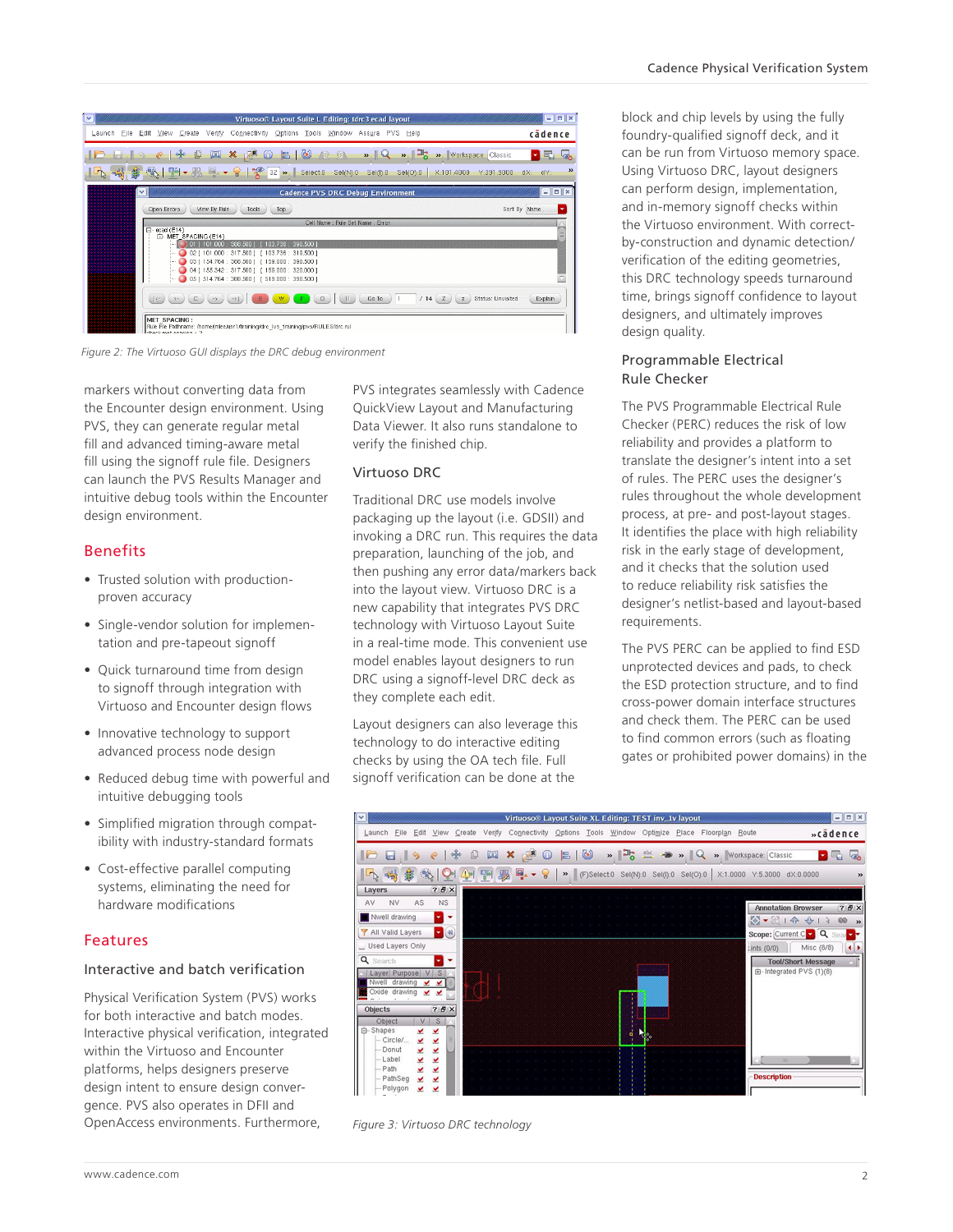

*Figure 4: The Interactive Short Locator improves productivity by at least 2x*

pre-layout stage. It can also be used to verify that third-party IP blocks satisfy the designer's reliability standards.

#### Constraint Validator

The PVS Constraint Validator shortens total turnaround time and improves design quality by detecting design errors in the very early stages of the IC development process, and by validating the design at the final stage. This new PVS tool is able to verify the correctness of created layout according to specified constraints. For example, whether all nets that should be routed symmetrically are indeed symmetrical, or whether halo distance is being taken into account. The Constraint Validator can detect errors in the implementation stage that conventional tools would only reveal during the very last parasitic extraction stage (i.e., symmetrical layout impacted by neighbor parasitic effect). The Constraint Validator is also used in the Cadence mixed-signal flow to ensure mixed-signal routing integration constraints are implemented correctly by the router.

#### Predictable debug cycle

Designers often spend more time on design rule checking (DRC) and layout versus schematic (LVS) debugging. The unpredictable debugging time can cause delays in schedule, leading to loss of product revenue. PVS provides two innovative debug solutions to help designers find and fix design issues in a foreseeable time period.

#### Interactive Short Locator

Shorts, especially power/ground shorts, are the most difficult debug issues. The PVS Interactive Short Locator facilitates one-pass short isolation to deliver an efficient and intuitive LVS debug solution that helps designers quickly detect and solve short issues. Designers can start debug analysis while the run is in progress, as soon as first results are available.

#### Graphical LVS debug

Identifying the causes of complex LVS mismatches is extremely time-consuming. The PVS Graphical LVS Debug solution accelerates identification of complex LVS mismatches in cell/block designs. By showing all errors and warnings in a consistent and simplified graphical view, users can easily debug complex LVS mismatches and identify differences between schematic and layout information. PVS also features the industry's first Verilog-compatible netlist-based LVS debug capability.

#### Error results visualization and management

The PVS Results Manager provides an easy-to-use, interactive error-navigation system to efficiently review, waive, and correct physical verification issues. The Results Manager can be launched within Virtuoso and Encounter environments. An interface with a high-performance, highcapacity design data viewer—Cadence QuickView—enables PVS users to efficiently debug extremely large systemon-chip (SoC) designs with design-file sizes in the tens-of-gigabytes range.

## Competitive performance for design throughput

PVS delivers multi-processor performance that is highly competitive with other physical verification solutions. Large designs can also take advantage of the PVS distributed multi-threading processing architecture that leverages low-cost, off-the-shelf compute platforms to greatly accelerate design throughput.

## Drop-in compatibility with industrystandard formats

All PVS rule files and output files are compatible with industry-standard formats. This allows PVS users to leverage their existing investments in rule decks and infrastructure with less effort for translation or scripts. Rule decks execute natively on PVS, and PVS reports design errors in an intuitive, predictable, and familiar way. This greatly accelerates tool and flow validation and integration.



*Figure 5: The Virtuoso GUI shows the graphical LVS debug environment*